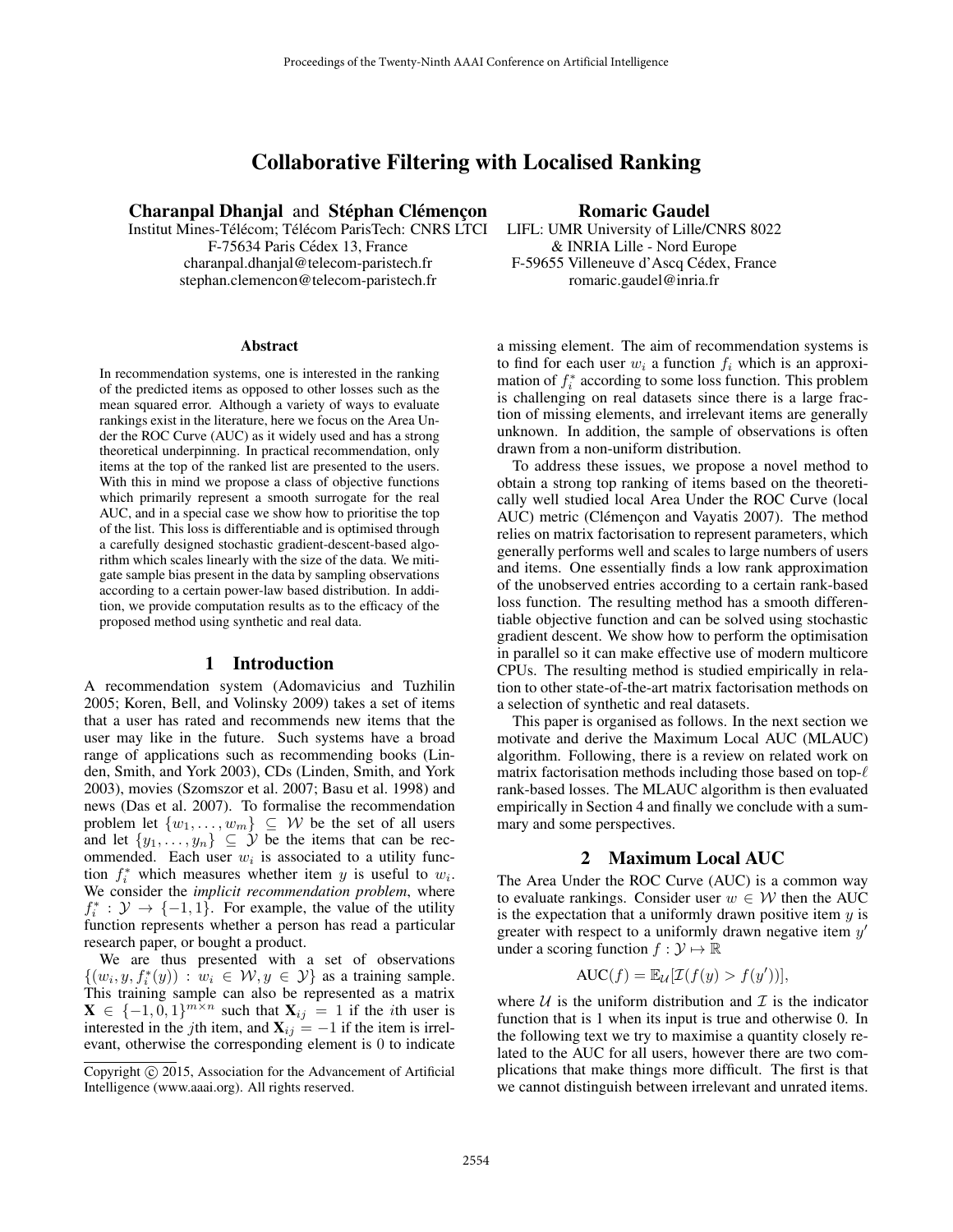A second challenge is that the number of ratings per item is non-uniform and hence we cannot easily compute the AUC as given above.

A common way to address the first challenge is simply to consider the missing elements as negative (Cremonesi, Koren, and Turrin 2010; Steck 2010). The second issue is more challenging, and sampling uniformly from the the data implies an expectation above with respect to some nonuniform distribution  $p'$ . In the recommendation case redefine  $\mathbf{X} \in \{0,1\}^{m \times n}$  as the matrix of users and their relevant items where  $+1$  signifies relevant items and 0 is an irrelevant or missing item. Consider a user  $w$  and a rating function  $f$ , then the empirical AUC for this user is:

$$
\widehat{\text{AUC}}(f) = \sum_{p \in \omega} \sum_{q \in \overline{\omega}} \mathcal{I}(f(y_p) > f(y_q))g(y_p)g'(y_q), \quad (1)
$$

where  $\omega$  is the set of indices of relevant items for user w,  $\bar{\omega}$  is the complement of  $\omega$ , and g, g' are distributions on the relevant and irrelevant items respectively. The most intuitive choices for  $g$  and  $g'$  are the uniform distributions. On real datasets however, item ratings often have a long tail distribution so that a small number of items represent large proportions of the total number of ratings. This opens up the question as to whether the so-called *popularity bias* might be an advantage to recommender systems that predict using the same distribution, however accuracy experienced by users is closely related to performance on complete data rather than available data, see (Steck 2010).

The AUC certainly captures a great deal of information about the ranking of items for each user, however as pointed out by previous authors, in practice one is only interested in the top items in that ranking. Two scoring functions  $f$  and  $f'$  could have identical AUC scores and yet  $f$  for example scores badly on the top few items but recovers lower down the list. One way of measuring this behaviour is through local AUC which measures the expectation that a positive item is scored higher than a negative one, and the positive one is in the top tth quantile. This is equivalent to saying that we ignore positive items low down in the ranking.

## 2.1 Surrogate Objective

Clearly the direct maximisation of AUC is not practical, since it is non-smooth and non-differentiable and hence we use the squared hinge loss to approximate the indicator function. First we define model scores for the *i*th user and *j*th item as  $({\bf U} {\bf V}^T)_{ij}$  in which  ${\bf U} \in \mathbb{R}^{m \times k}$  and  ${\bf V} \in \mathbb{R}^{n \times k}$  are user and item factors, and we will refer to the ith row of U and V as  $\mathbf{u}_i$  and  $\mathbf{v}_i$  respectively. The advantage of this strategy is that the scoring functions have  $k(m + n)$  parameters and hence scale linearly with both the number of users and items. We thus propose solving the following optimisation (with penalties motivated by the data dependant bounds in (Usunier, Amini, and Gallinari 2005)):

$$
\min \quad \frac{1}{2m} \sum_{i=1}^{m} \sum_{p \in \omega_i} g(y_p) \phi \left( \sum_{q \in \bar{\omega}_i} h(\gamma_{i,p,q})^2 g'(y_q) \right) \\ + \frac{\lambda}{2m} (\|\mathbf{U}\|_F^2 + \|\mathbf{V}\|_F^2), \tag{2}
$$

for a user-defined regularisation parameter  $\lambda$ , hinge loss  $h(x) = \max(0, 1 - x)$ , rank weighting function  $\phi$ , item difference  $\gamma_{i,p,q} = \mathbf{u}_i^T \mathbf{v}_p - \mathbf{u}_i^T \mathbf{v}_q$  and independent item distributions  $g$  and  $g'$ . The first sum in the first term averages over users and the second sum computes ranking losses over positive items  $\omega_i$ . The second term is a penalisation on the Frobenius norms ( $||A||_F^2 = \sum_{ij} A_{ij}^2$ )) of the user and item factor matrices. Concrete item distributions  $g$  and  $g'$  are discussed later in this section.

Consider the weighting function  $\phi(x) = x$ , then after some rearrangement, one can see that the first term in the objective follows directly from AUC (Equation 1), replacing the indicator function with the squared hinge loss. The optimisation in this case is convex in U and V but not both simultaneously. This form of the objective however, does not take into account the preference for ranking items correctly at the top of the list. Consider instead  $\phi(x) = \tanh(x)$  for  $x \geq 0$ , which is a concave function. The term inside  $\phi$  in Optimisation 2 represents a ranking loss for ith user and pth item and thus  $y_p$  is high up in the ranked list if this quantity is small. The effect of choosing the hyperbolic tangent is that items with small losses have larger gradients towards the optimal solution and hence are prioritised.

## 2.2 Optimisation

Using this latter definition of  $\phi$ , the gradients with respect to the objective  $\theta$  are computed as

$$
\frac{\delta\theta}{\delta\mathbf{u}_i} = \frac{1}{m} \sum_{p \in \omega_i} g(y_p) \left( \sum_{q \in \bar{\omega}_i} (\mathbf{v}_q - \mathbf{v}_p) h(\gamma_{i,p,q}) g'(y_q) \right)
$$

$$
\left( 1 - \tanh^2 \left( \sum_{q \in \bar{\omega}_i} h(\gamma_{i,p,q})^2 g'(y_q) \right) \right) + \frac{\lambda}{m} \mathbf{u}_i,
$$

and the corresponding gradient with respect to  $v_j$  is

$$
\frac{\delta \theta}{\delta \mathbf{v}_j} = \frac{1}{m} \sum_{i=1}^m \mathbf{u}_i \left( \mathcal{I}_{j \in \bar{\omega}_i} g'(y_j) \sum_{p \in \omega_i} g(y_p) h(\gamma_{i,p,j}) \cdot \left( 1 - \tanh^2 \left( \sum_{q \in \bar{\omega}_i} h(\gamma_{i,p,q})^2 g'(y_q) \right) \right) \right)
$$

$$
- \mathcal{I}_{j \in \omega_i} g(y_j) \sum_{q \in \bar{\omega}_i} g'(y_q) h(\gamma_{i,j,q}) \cdot \left( 1 - \tanh^2 \left( \sum_{\ell \in \bar{\omega}_i} h(\gamma_{i,j,\ell})^2 g'(y_\ell) \right) \right) + \frac{\lambda \mathbf{v}}{m} \mathbf{v}_j.
$$

It is worth noting that the contribution to the derivatives of tanh lies in the  $\left(1-\tanh^2\left(\sum_{q\in\bar{\omega}_i}h(\gamma_{i,p,q})^2g'(y_q)\right)\right)$ terms.

The difficultly with this expression is that the derivative with respect to  $\mathbf{v}_j$  requires  $\mathcal{O}(mn^2)$  computations. Fortunately, the expectations for both derivatives can be estimated effectively using small samples of  $s_W$  users, and  $s_Y$  items from  $\omega_i$  and  $\bar{\omega}_i$ . One then walks in the negative direction of these approximate derivatives using average stochastic gradient descent (average SGD, (Polyak and Juditsky 1992)).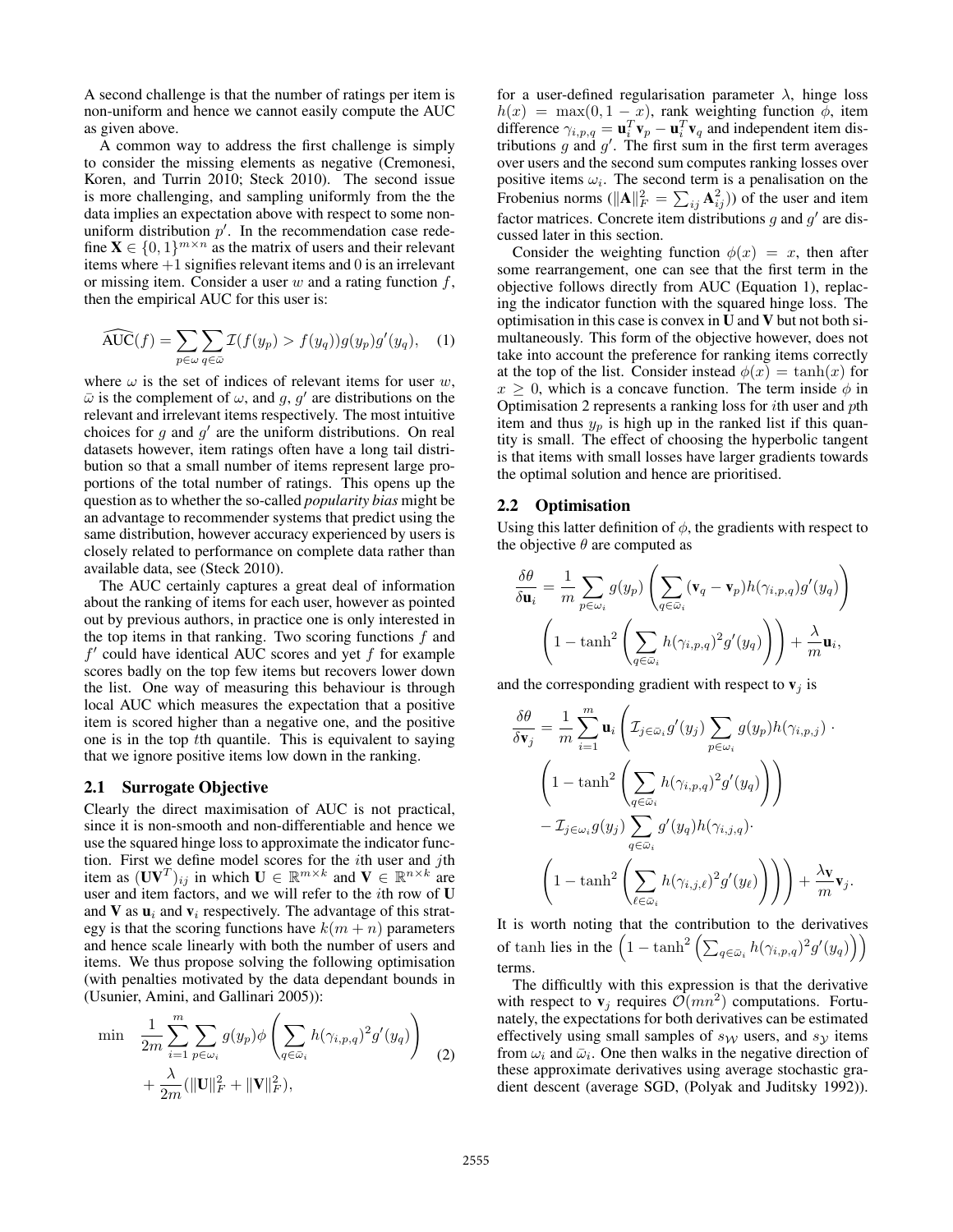Given initial values of U and V (using random Gaussian elements, for example) we define an iteration as  $|\omega|/s_y$  gradient steps  $\mathbf{u}_i \leftarrow \mathbf{u}_i - \alpha \frac{\delta \theta}{\delta \mathbf{u}_i}$  and  $\mathbf{v}_j \leftarrow \mathbf{v}_j - \alpha \frac{\delta \theta}{\delta \mathbf{v}_j}$  using a random permutation of indices  $i \in [1, m]$  and  $j \in [1, n]$ and learning rate  $\alpha \in \mathbb{R}^+$ . Under average SGD, one maintains matrices  $U_{\mu}$  and  $V_{\mu}$  which are weighted averages of the user and item factors during the optimisation. These matrices can be shown to converge more rapidly than U and V, see (Polyak and Juditsky 1992) for further details. The algorithm concludes when the maximum number of iterations T has been reached or convergence is achieved by looking at the objective value. In the sequential text we refer to this algorithm as Maximum Local AUC (MLAUC).

A disadvantage of the optimisation just described is that it cannot easily be implemented to make use of model parallel computer architectures as each intermediate solution depends on the previous one. To compensate, we build upon the Distributed SGD (DSDG) algorithm of (Gemulla et al. 2011). The algorithm works on the assumption that the loss function we are optimising can be split up into a sum of local losses, each local loss working on a subset of the elements of  $X_{ij}$ . The algorithm proceeds by partitioning X into  $d_1 \times d_2$  fixed blocks (sub-matrices) and each block is processed by a separate process/thread ensuring that no two concurrent blocks share the same row or column. This constraint is required so that updates to the rows of  $U$  and  $V$  are independent. The blocks do not have to be contiguous or of uniform size, and in our implementation blocks are sized so that the number of nonzero elements within each one is approximately constant. The algorithm terminates after every block has been processed at least  $T$  times.

For AUC-based losses we require a pairwise comparison of items for each row and therefore the loss cannot easily be split into local losses. To get around this issue we modify DSGD as follows: at each iteration we randomly assign rows/columns to blocks, i.e. blocks are no longer fixed throughout the algorithm. We then concurrently compute empirical estimates of the loss above within all blocks by restricting the corresponding positive and negative items, and repeat this process until convergence, or for T iterations.

#### 2.3 Item Distributions

The distributions on the items allow some flexibility into the expectation we ultimately compute. The most simple choice, as we have already mentioned, is a uniform distribution. In practice, relevant item distributions often follow the so-called *power law* given by  $p(n_y) \propto n_y^{-\alpha}$  for some exponent  $\alpha \geq 1$ , where  $n_y$  is the number of times relevant item y occurs in the complete data. Since we have incomplete data the generating distribution can be modelled in a similar way using (see e.g. (Steck 2011))

$$
g(y) \propto \hat{p}(n_y)^{\beta}.
$$

where  $\hat{p}(n_y)$  is the empirical probability of observing y. The irrelevant and missing items form the complement of the relevant ones and hence we have

$$
g'(y) \propto \hat{q}(n_y)^{\beta} = (1 - \hat{p}(n_y))^{\beta}
$$

where  $\beta \geq 0$  is a exponent used to control the weight of items in the objective.

## 3 Related Work

In this section we will briefly review some works on finding low rank matrix factorisations for implicit ratings matrices. An early attempt to deal with implicit ratings using a squared loss is presented in (Hu, Koren, and Volinsky 2008; Pan et al. 2008). The formulation is an adaptation of the Singular Value Decomposition (SVD), and minimises

$$
\min \sum_{i=1}^{m} \sum_{j=1}^{n} \mathbf{C}_{ij} (\mathbf{u}_{i}^{T} \mathbf{v}_{j} - 1)^{2} + \lambda (||\mathbf{U}||_{F}^{2} + ||\mathbf{V}||_{F}^{2}),
$$

where C is a matrix of weights for user-item pairs and  $\lambda$  is a regularisation parameter. In (Pan et al. 2008) the user-item values are set to 1 for positive items and lower constants for the rest. A related problem is that of *matrix completion* (Candes and Recht 2009; Mazumder, Hastie, and Tibshirani ` 2010) in which one minimises the Frobenius norm difference between real and predicted ratings using a trace norm penalisation (the sum of the singular values, denoted  $\|\cdot\|_*$ ),

$$
\min \frac{1}{2} \sum_{i,j \in \omega} (\mathbf{X}_{ij} - \mathbf{Z}_{ij})^2 + \lambda ||\mathbf{Z}||_*,
$$

where  $\lambda$  is a user-defined regularisation parameter and **Z** is the matrix factorisation. Notice that only nonzero elements of X are considered in the cost. A key strength of matrix completion is the strong theoretical guarantees on finding unknown entries with high accuracy. The disadvantage of both these approaches is that they do not take into account the orderings of the items.

In (Rendle et al. 2009) the authors study AUC maximisation for matrix factorisation in the context of recommendation, the primary motivation for which is a maximum posterior estimate for a Bayesian framing of the problem. The connection to AUC maximisation is made by replacing the indicator function in its computation with the log sigmoid denoted by  $\ln \sigma(x) = \ln(1/\tilde{(1} + e^{-x}))$ . Solutions are obtained using a stochastic gradient descent algorithm based on bootstrap sampling. The particular optimisation considered takes the form

$$
\max \sum_{i=1}^{m} \sum_{p \in \omega_i} \sum_{q \in \bar{\omega}_i} \log \sigma(\mathbf{u}_i^T \mathbf{v}_p - \mathbf{u}_i^T \mathbf{v}_q) - \frac{\lambda_U}{2} ||\mathbf{U}||_F^2
$$

$$
- \sum_{i} \left( \frac{\lambda_{\mathbf{V}_1}}{2} \sum_{p \in \omega_i} \mathbf{V}_{ip}^2 + \frac{\lambda_{\mathbf{V}_0}}{2} \sum_{q \in \bar{\omega}_i} \mathbf{V}_{iq}^2 \right),
$$

where  $\lambda_{\mathbf{U}}, \lambda_{\mathbf{V}_1}, \lambda_{\mathbf{V}_0}$  are regularisation constants for the user factors, positive items and negative items respectively. The first term is a log-sigmoid unnormalised relaxation of the AUC criterion and the remaining terms are used for regularisation. Note that one optimises over the full list as opposed to prioritising the top few.

Another paper which considers the AUC is (Weston, Yee, and Weiss 2013) however it departs from other papers in using an item factor model of the form  $\mathbf{Z}_{ij} = \frac{1}{|\omega_i|} \sum_{p \in \omega_i} \mathbf{v}_p^T \mathbf{v}_j$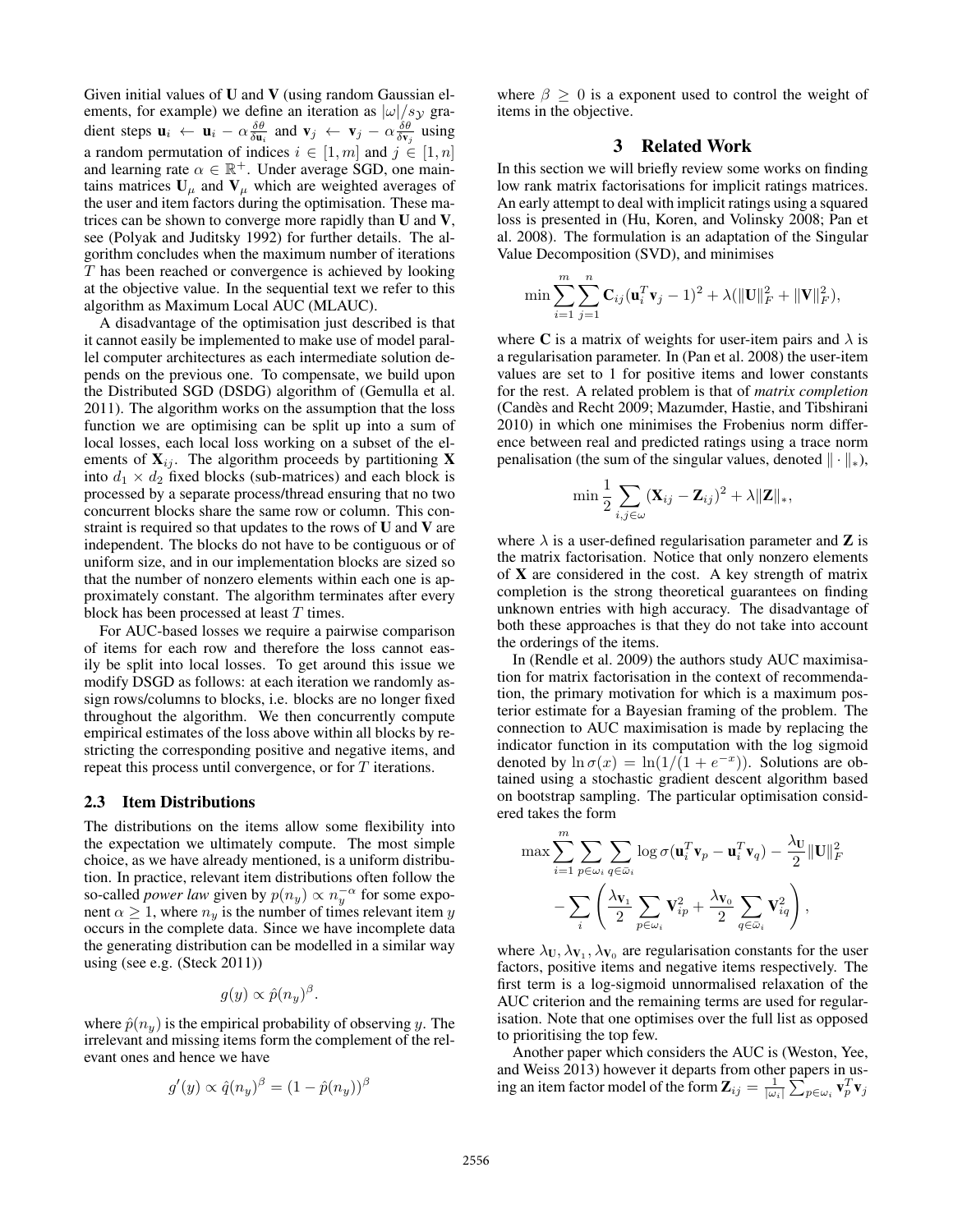which is the score for the  $i$ th user and  $j$ th item. The disadvantage of the item modelling approach is that it does not model users separately. Indeed, the connection between the user-item factor approach can be seen by setting  $\mathbf{u}_i = \frac{1}{|\omega_i|} \sum_{p \in \omega_i} \mathbf{v}_p$ . In the optimisation, the AUC is approximated by the hinge loss,

$$
\min \sum_{i=1}^m \sum_{p \in \omega_i} \sum_{q \in \bar{\omega}_i} \max(0, 1 - \mathbf{Z}_{ip} + \mathbf{Z}_{iq}),
$$

and one applies stochastic gradient descent using one user, one positive and one negative item chosen at random at each gradient step. As noted by the authors, this loss does not prioritise the top of the list and hence they propose another loss

$$
\min \sum_{i=1}^m \sum_{p \in \omega_i} \sum_{q \in \bar{\omega}_i} \Phi\left(\frac{|\bar{\omega}_i|}{N}\right) \max(0, 1 - \mathbf{Z}_{ip} + \mathbf{Z}_{iq}),
$$

where  $\Phi(x) = \sum_{i=1}^{x} 1/x$  and N is a sampled approximation of  $\sum_{q\in\bar{\omega_i}}\mathcal{I}(\mathbf{Z}_{ip}\leq 1-\mathbf{Z}_{iq})$  i.e. the rank of  $p$ th item for ith user. Additionally, the algorithm samples ranks of positive items in non-uniform ways in order to prioritise the top of the list.

A related approach based on Mean Reciprocal Rank (MRR) (Shi et al. 2012) increases the importance of top  $k$ ranked items in conjunction with maximising a lower bound on the smoothed MRR of the list. In words, the MRR is the average of the reciprocal of the rank of the first correct prediction for each user. The authors use a sigmoid function to approximate the indicator and after relaxation of a lower bound of the reciprocal rank, the following function is maximised

$$
\sum_{ij} \mathbf{X}_{ij} \left( \ln \sigma(\mathbf{Z}_{ij}) + \sum_{k=1}^{n} \ln(1 - \mathbf{X}_{ik} \sigma(\mathbf{Z}_{ik} - \mathbf{Z}_{ij})) \right) - \frac{\lambda}{2} (||\mathbf{U}||_F^2 + ||\mathbf{V}||_F^2),
$$

where  $\lambda$  is a regularisation constant. The first term in the sum promotes elements in the factor model that correspond to relevant items and the second term degrades the relevance scores of the irrelevant items relative to relevant item  $y_i$ .

## 4 Computational Experiments

In this section we analyse various properties of MLAUC empirically as well as making comparisons between it and other user-item matrix factorisation methods including Soft Impute (Mazumder, Hastie, and Tibshirani 2010), Weighted Regularised Matrix Factorisation (WRMF, (Hu, Koren, and Volinsky 2008)) and BPR. The aim is to evaluate our ranking objective and optimisation algorithm relative to other loss functions when considering results at the very top of the list for each user.

## 4.1 Optimisation Strategy

First, we show that the parallel optimisation proposed in Section 2.2 does indeed give a performance advantage without impacting significantly the convergence. To do so we introduce two synthetic datasets. The first, Synthetic1, is generated in the following manner. Two random matrices  $\mathbf{U}^* \in \mathbb{R}^{500 \times 8}$  and  $\mathbf{V}^* \in \mathbb{R}^{200 \times 8}$  are constructed such that respectively their columns are orthogonal. We then compute the partially observed matrix  $\hat{\mathbf{X}}_{ij} = \mathcal{I}(\mathbf{u}_i^T \mathbf{v}_j > Q(f_i, 1-t_i))$ in which  $t_i = 0.1$  so that there are on average 20 nonzero elements per row of  $X$ , and additionally add an average of 5 random relevant ratings per row to form our final rating matrix  $X$ . For the second dataset, Synthetic2, we generate U and V in a similar way, however this time the probability of observing a rating (relevant/irrelevant) is distributed according to the power law for each item/user with exponent 1. We iteratively sample observations according to this distribution of users and items, setting  $\mathbf{X}_{ij}$  to be 1 if  $\mathbf{Z}_{ij} \geq \mathbb{E}[\mathbf{Z}],$  $\mathbf{Z} = \mathbf{U}\mathbf{V}^T$ , otherwise it is zero. We continue this process until the density of the matrix is at least 0.1.

The MLAUC algorithm is set up with  $k = 8$  using  $s_{\mathcal{U}} =$ 30 row samples and  $s_y = 10$  column samples to compute approximate derivatives for  $\mathbf{u}_i$  and  $\mathbf{v}_i$ . The initial values of U and V are found using an SVD of the ratings matrix, then we fix learning rate  $\alpha = 0.1$ , regularisation  $\lambda = 0.1$ , maximum iterations  $T = 100$ , item distribution exponent  $\beta = 0.5$  and positive item loss  $\phi(x) = \tanh(x)$ . The experiment is run on an Intel core i7-3740QM CPU with 8 cores and 16 GB of RAM and we record the objective value every 5 iterations.



Figure 1: Plots showing the objective function on the synthetic datasets with different optimisation routines.

Figure 1 compares the timings of parallel and non-parallel variants of SGD on both datasets. We observe approximate speedups of 3 times whilst converging to approximately the same objective values for both datasets. Of course, when we look at the objective against the iteration number, the parallel SGD converges slower than the non-parallel version. To quantify the point, on Synthetic1, the objective falls below 0.16 after 40 iterations with parallel SGD, versus just 25 with the non-parallel variant. Overall however, parallel SGD matches the objective of SGD at a few smaller time cost and we naturally expect this improvement factor to increase with higher core CPUs.

### 4.2 Positive Item Loss

Next we explore the difference between  $\phi_1(x) = x$  and  $\phi_2(x) = \tanh(x)$  which weight the ranking losses for pos-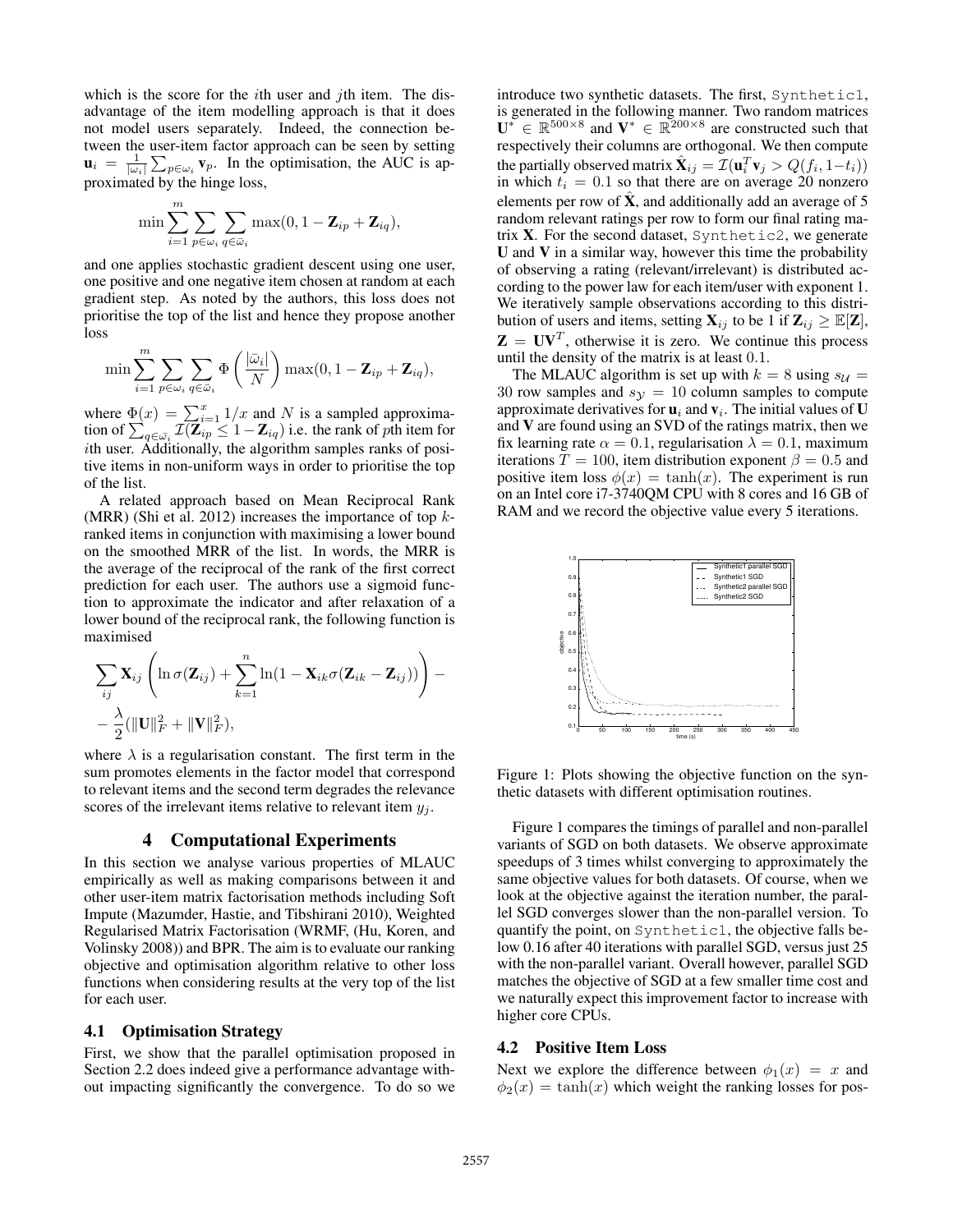|                                 |              | p@1   | p@3   | p@5   | r@1   | r@3   | r@5   | AUC   |
|---------------------------------|--------------|-------|-------|-------|-------|-------|-------|-------|
| $\overline{\phantom{0}}$<br>Syn | <b>BPR</b>   | 0.886 | 0.775 | 0.620 | 0.177 | 0.465 | 0.620 | 0.926 |
|                                 | <b>MLAUC</b> | 0.894 | 0.800 | 0.639 | 0.179 | 0.480 | 0.639 | 0.926 |
|                                 | SoftImpute   | 0.828 | 0.699 | 0.548 | 0.166 | 0.419 | 0.548 | 0.913 |
|                                 | <b>WRMF</b>  | 0.898 | 0.756 | 0.609 | 0.180 | 0.454 | 0.609 | 0.923 |
| Syn2                            | <b>BPR</b>   | 0.328 | 0.236 | 0.194 | 0.066 | 0.142 | 0.194 | 0.771 |
|                                 | <b>MLAUC</b> | 0.445 | 0.299 | 0.241 | 0.089 | 0.179 | 0.241 | 0.794 |
|                                 | SoftImpute   | 0.201 | 0.184 | 0.165 | 0.040 | 0.111 | 0.165 | 0.754 |
|                                 | <b>WRMF</b>  | 0.431 | 0.297 | 0.241 | 0.086 | 0.178 | 0.241 | 0.815 |

Table 1: Test errors on the synthetic datasets. Top represents Synthetic1 and bottom is Synthetic2.

,

itive items in different ways. The performance at the top of the list using Synthetic2 as the optimisation proceeds is recorded using a validation set which is composed of 3 relevant items for each user. Let  $\hat{S}_{i\ell}$  be the first  $\ell$  predicted items for *i*th user, and  $S_i$  be the relevant items for the corresponding user, then we compute precision (p), recall (r) and F1 denoted by

$$
r_i @ \ell = \frac{|\hat{S}_{i\ell} \cap S_i|}{|S_i|}, \quad p_i @ \ell = \frac{|\hat{S}_{i\ell} \cap S_i|}{\ell}
$$

$$
F1_i @ \ell = \frac{2r_i @ \ell \cdot p_i @ \ell}{r_i @ \ell + p_i @ \ell}.
$$

To compute  $\hat{S}_{ik}$  and  $S_i$ , we remove the corresponding training items for each user. In this case, we consider  $\ell \in$  $\{3, 5, 10\}$  and report the average values of the above quantities across users. The setup of MLAUC is identical to above except we start with random initialisation of U and V and choose  $\alpha = 0.01$ ,  $\lambda = 0.01$ . The experiment is repeated 5 times and we average the results, plotted in Figure 2.



Figure 2: Plots showing the F1 scores using different weighting functions on rank losses.

The insight from the plots is that  $\phi_2$  does indeed improve the F1@ $\ell$  scores for low  $\ell$  faster than  $\phi_1$  due to the shape of the gradient for relevant items with good rankings. The AUC suffers however, with respective values of 0.757 and 0.742 for  $\phi_1$  and  $\phi_2$  at 100 iterations.

### 4.3 Comparative Ranking Performance

Here we concern ourselves with how well the different matrix factorisation methods can rank items in a top- $\ell$  recommendation task. From each user, 5 randomly selected relevant elements are removed and then a prediction is made for the top  $\ell$  items. In this case,  $\ell \in \{1, 3, 5\}$  and the average values of the precision, recall and AUC are recorded.

As an initial step in the learning process we perform model selection on the training nonzero elements using 3-fold cross validation with 3 relevant items taken from each user. For MLAUC the parameters are identical to the setup used above and we select learning rates from  $\alpha \in$  $\{2^{-3}, \ldots, 2^{-8}\}$  and  $\lambda \in \{2^{-2}, \ldots, 2^{-6}\}$ . The F1 measure is recorded on validation items in conjunction with MLAUC and used to pick the best solution. We take a sample of 3 validation items from a proportion of 0.2 of the users to form this validation set. With Soft Impute, we use regularisation parameters  $\lambda \in \{1.0, 0.8, \dots, 0\}$  and the randomised SVD to update solutions as proposed in (Dhanjal, Gaudel, and Clémençon 2014). The regularisation parameters for WRMF are chosen from  $\lambda \in \{2^1, 2^{-1}, \dots, 2^{-11}\}.$  Finally, with BPR we select learning rate  $\alpha \in \{2^{-3}, \ldots, 2^{-7}\},$ and regularisation parameters  $\lambda_U \in \{2^{-3}, \ldots, 2^{-8}\}$  and  $\lambda_{V_0} = \lambda_{V_1} \in \{2^{-3}, \ldots, 2^{-8}\}.$  To select the best parameters we use the maximum F1 scores on the test items averaged over all folds, fixing  $k = 8$  as this is the dimension used to generate the data. Once we have found the optimal parameters we train using the training observations and test on the remaining elements to get estimates of precision, recall and AUC. The training is repeated 5 times with different random seeds and the resulting evaluation metrics are averaged.

Table 1 shows the performance of the matrix factorisation methods. On both datasets, MLAUC and WRMF perform better than BPR and in turn Soft Impute. The ingredient shared by MLAUC, BPR and WRMF is the choice of weighting on both positive and negative items summed in the objective function. We believe that this weighting corrects the bias of data toward observed relevant items, putting Soft Impute in comparison at a disadvantage. Note that MLAUC results in the best p@5 results on Synthetic1, and on the harder Synthetic2 dataset has a clear advantage for p@1 despite having an AUC lower than WRMF.

Real Datasets Next we consider a set of real world datasets, MovieLens, Flixster and Mendeley coauthors. For the MovieLens and Flixster datasets, ratings are given on scales of 1 to 5 and those greater than 3 are considered relevant with the remaining ones set to zero. The Mendeley data is generated in the following manner: the raw data consists of authors and the documents stored in a matrix  $\bf{Y}$  such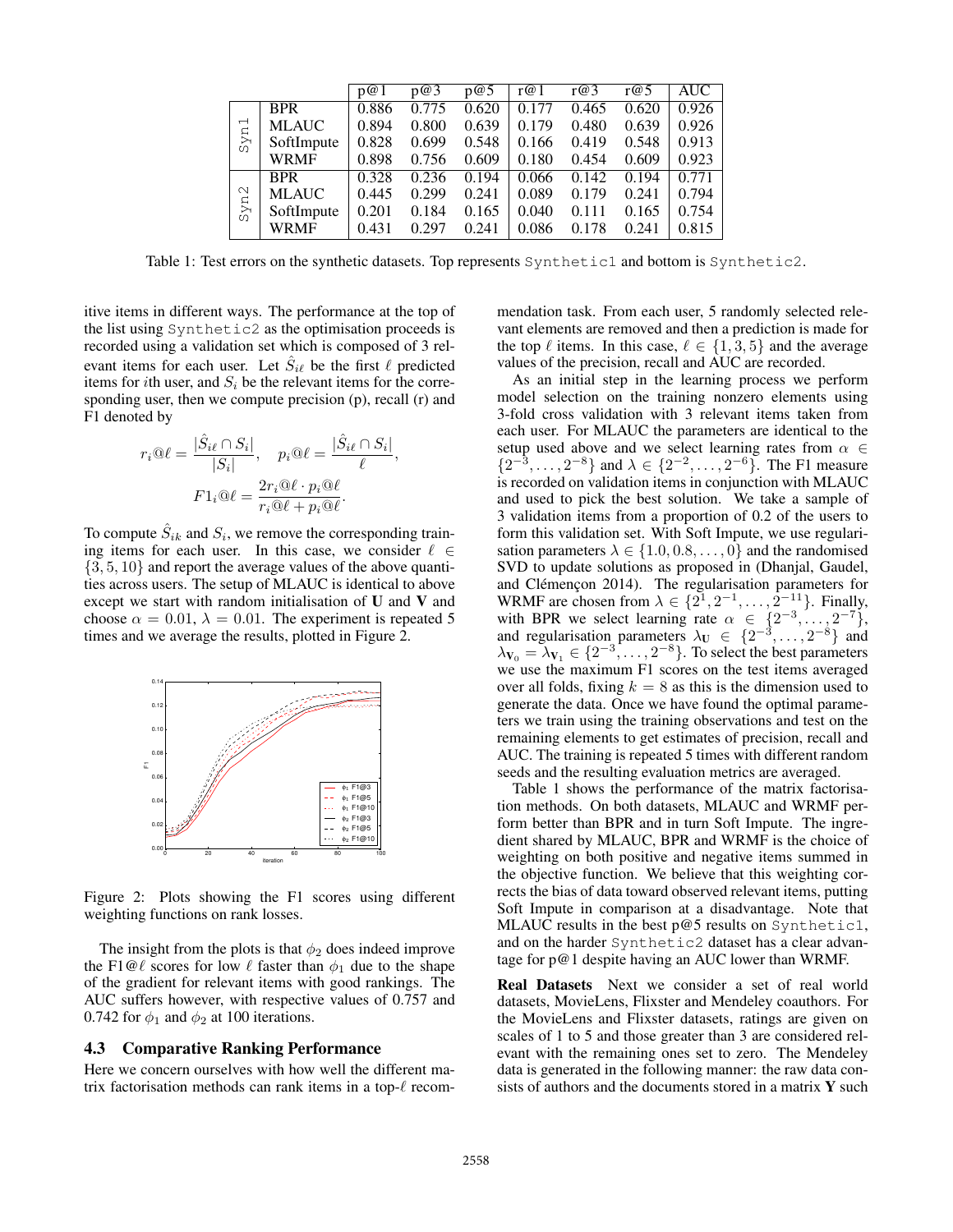|                                           |              | p@1   | p@3   | p@5   | r@1   | r@3   | r@5   | <b>AUC</b> |
|-------------------------------------------|--------------|-------|-------|-------|-------|-------|-------|------------|
| 님                                         | <b>BPR</b>   | 0.217 | 0.177 | 0.156 | 0.043 | 0.106 | 0.156 | 0.942      |
|                                           | <b>MLAUC</b> | 0.230 | 0.183 | 0.158 | 0.046 | 0.110 | 0.158 | 0.923      |
|                                           | SoftImpute   | 0.164 | 0.139 | 0.121 | 0.033 | 0.083 | 0.121 | 0.835      |
|                                           | <b>WRMF</b>  | 0.199 | 0.163 | 0.144 | 0.040 | 0.098 | 0.144 | 0.869      |
| て<br>Men                                  | <b>BPR</b>   | 0.499 | 0.438 | 0.363 | 0.100 | 0.263 | 0.363 | 0.934      |
|                                           | <b>MLAUC</b> | 0.828 | 0.799 | 0.714 | 0.166 | 0.480 | 0.714 | 0.924      |
|                                           | SoftImpute   | 0.828 | 0.790 | 0.697 | 0.166 | 0.474 | 0.697 | 0.932      |
|                                           | <b>WRMF</b>  | 0.829 | 0.806 | 0.722 | 0.166 | 0.483 | 0.722 | 0.925      |
| ×<br>∙⊣<br>$\overline{\phantom{0}}$<br>Ŀц | <b>BPR</b>   | 0.065 | 0.055 | 0.049 | 0.013 | 0.033 | 0.049 | 0.983      |
|                                           | <b>MLAUC</b> | 0.180 | 0.131 | 0.106 | 0.036 | 0.079 | 0.106 | 0.910      |
|                                           | SoftImpute   | 0.190 | 0.138 | 0.112 | 0.038 | 0.083 | 0.112 | 0.937      |
|                                           | WRMF         | 0.197 | 0.146 | 0.119 | 0.039 | 0.087 | 0.119 | 0.929      |

Table 2: Test errors on the real datasets. Top represents MovieLens, middle is Mendeley and bottom is Flixster.

| <b>Dataset</b> | users  | items  | nonzeros  |
|----------------|--------|--------|-----------|
| MovieLens      | 897    | 1682   | 55,049    |
| Mendeley       | 990    | 58536  | 998.385   |
| Flixster       | 44.015 | 48.794 | 5,155,903 |

Table 3: Properties of the real datasets

that if ith author wrote jth document then  $Y_{ij} = 10$ , and if it is referenced in his/her library then  $Y_{ij} = 1$ . The rows of Y are normalised to have unit norm and an author-author matrix  $\hat{\mathbf{X}} = \mathbf{Y}\mathbf{Y}^T$  is computed. Finally, values are thresholded such that  $\mathbf{X}_{ij} = \mathcal{I}(\hat{\mathbf{X}}_{ij} > \sigma)$  where  $\sigma = 0.05$  and we subsample 990 users randomly to form the dataset. For all datasets, we remove users with less than 10 items. Properties about the resulting matrices are shown in Table 3.

The experimental procedure is almost identical to before except that  $k = 64$  in this case. Since the datasets are larger than the synthetic ones we perform model selection on a subsample of at most  $10^5$  ratings from the complete matrices. To form the model selection matrix, we pick users sequentially until the desired number of ratings is reached. The regularisation parameter for MLAUC is chosen from  $\alpha \in \{2^{-3}, \ldots, 2^{-6}\}$  and  $s_{\mathcal{U}} = 10$  for Flixster and Mendeley. For BPR, we limit the number of gradient steps per iteration to  $|\omega|$ , the number of nonzero elements.

Table 2 shows the results on these datasets. First consider the BPR results in which the AUC exceeds all other methods on the datasets. This is hardly surprising since the algorithm optimises a surrogate of the AUC criterion, and with MLAUC we use  $\phi_2$  to weight the loss on relevant items. On F1, BPR performs poorly for the larger datasets Mendeley and Flixster despite high AUCs, although it does exhibit a competitive performance on MovieLens. When considering MLAUC it provides the best results on MovieLens, competitive F1 scores on Mendeley and slightly worse results than the non-ranking based matrix factorisation methods on the Flixster dataset. One possible explanation for the this result is that model selection on the submatrix of the training ratings gives a poor estimation of the best hyperparameters on the full matrix. This issue does not seem to impact Soft Impute and WRMF as strongly.

## 5 Conclusion

Recommendation is a Learning To Rank (LTR) problem, in that for each user the system has to rank items according to the relevance for the user. Whilst early recommender systems based on matrix factorisation aimed to recover the complete matrix of ratings, recent advances focus on optimising scoring losses designed for LTR problems. The current paper pushes forward this domain by considering Local AUC maximisation, which focuses on the ranking of top items. The corresponding loss is handled with a smooth surrogate function which is minimised through stochastic gradient descent. The use of parallel architectures by a blockwise partitioning of the rating matrix in conjunction with stochastic gradient descent allows the algorithm to run on datasets with millions of known entries.

From the computational study we can draw three conclusions. First, the proposed parallelisation by block optimisation speeds up the convergence whilst keeping the quality of the objective relative to single process optimisation. Second, the effectiveness of the proposed MLAUC approach lies in the weighting of observations which gives more importance to items which are more often relevant. Third, MLAUC carefully selects the few top-ranked items, which are the one we want to recommend, and we saw the advantage of this strategy both by studying intermediate solutions and through its analysis on real and synthetic datasets.

A challenging problem highlighted by the current work is a more theoretical basis to model selection for MLAUC. It is not clear when a good model chosen on a subsample of the rating matrix will generalise well to a larger matrix, or if the approach we use is unbiased.

## Acknowledgments

This work was supported by the Eurostars *ERASM* project, Ministry of Higher Education and Research, Nord-Pas-de-Calais Regional Council, FEDER through the *Contrat de Projets Etat Region (CPER) 2007-2013*, and *Hermes* project of the Pôle de compétitivité PICOM.